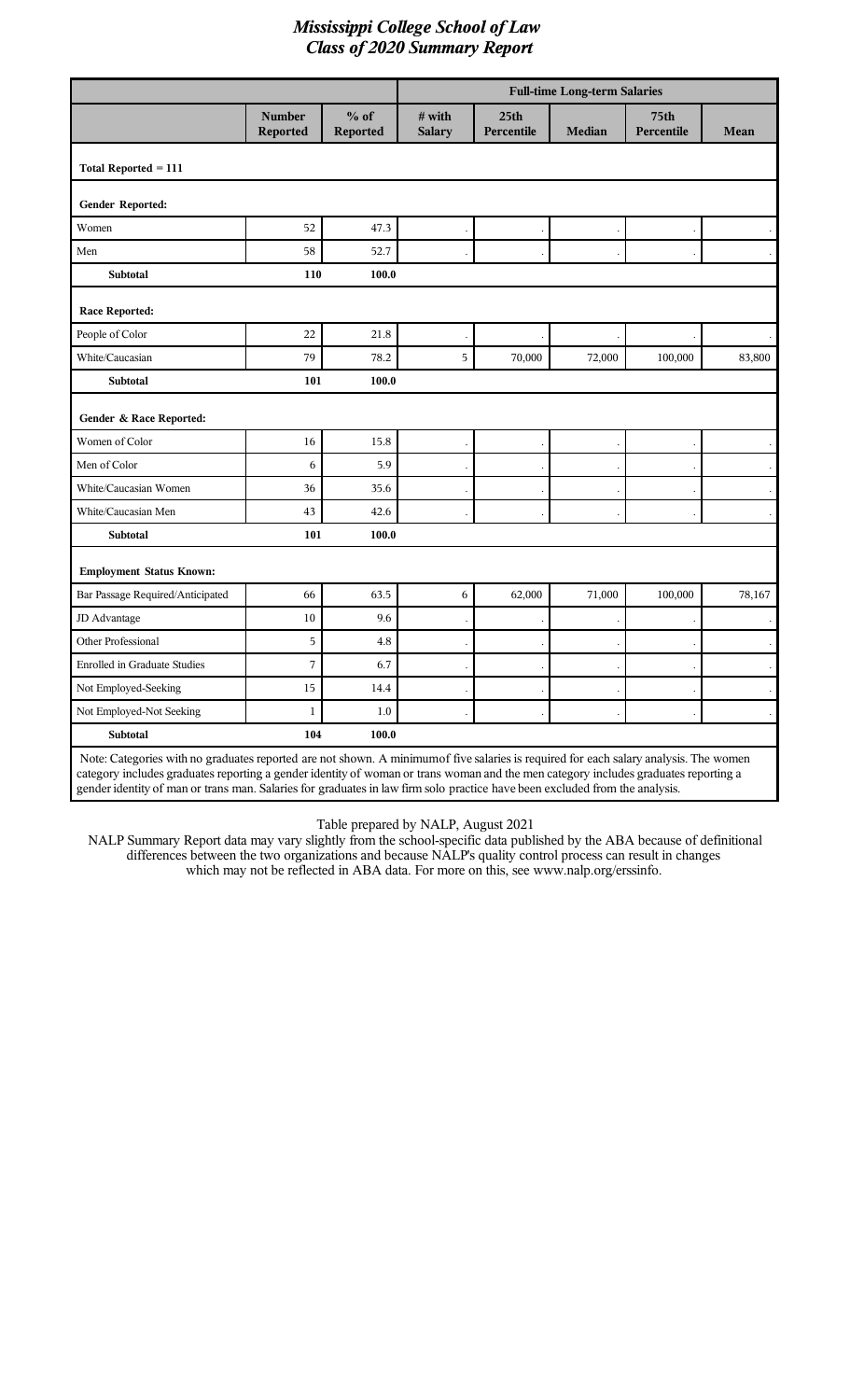|                                                                                                                                                                                                                                                                                                                                                                                                                       |                                  |                    | <b>Full-time Long-term Salaries</b> |                                |               |                                |        |
|-----------------------------------------------------------------------------------------------------------------------------------------------------------------------------------------------------------------------------------------------------------------------------------------------------------------------------------------------------------------------------------------------------------------------|----------------------------------|--------------------|-------------------------------------|--------------------------------|---------------|--------------------------------|--------|
|                                                                                                                                                                                                                                                                                                                                                                                                                       | <b>Number</b><br><b>Reported</b> | $%$ of<br>Reported | # with<br><b>Salary</b>             | 25 <sub>th</sub><br>Percentile | <b>Median</b> | 75 <sub>th</sub><br>Percentile | Mean   |
| Total Employed or Enrolled in Graduate Studies:                                                                                                                                                                                                                                                                                                                                                                       |                                  |                    |                                     |                                |               |                                |        |
| <b>Enrolled in Graduate Studies</b>                                                                                                                                                                                                                                                                                                                                                                                   | 7                                | 6.7                |                                     |                                |               |                                |        |
| Employed                                                                                                                                                                                                                                                                                                                                                                                                              | 81                               | 77.9               | 6                                   | 62,000                         | 71,000        | 100,000                        | 78,167 |
| <b>Subtotal</b>                                                                                                                                                                                                                                                                                                                                                                                                       | 88                               | 84.6               |                                     |                                |               |                                |        |
| <b>Employment by Sector:</b>                                                                                                                                                                                                                                                                                                                                                                                          |                                  |                    |                                     |                                |               |                                |        |
| Private Sector                                                                                                                                                                                                                                                                                                                                                                                                        | 53                               | 65.4               | 5                                   | 70,000                         | 72,000        | 100,000                        | 81,400 |
| Public Sector                                                                                                                                                                                                                                                                                                                                                                                                         | 28                               | 34.6               |                                     |                                |               |                                |        |
| <b>Subtotal</b>                                                                                                                                                                                                                                                                                                                                                                                                       | 81                               | 100.0              |                                     |                                |               |                                |        |
| Full-time or Part-time Job Status:                                                                                                                                                                                                                                                                                                                                                                                    |                                  |                    |                                     |                                |               |                                |        |
| Bar Passage Required/Anticipated:<br>Full-time                                                                                                                                                                                                                                                                                                                                                                        | 63                               | 77.8               | 6                                   | 62,000                         | 71,000        | 100,000                        | 78,167 |
| Bar Passage Required/Anticipated:<br>Part-time                                                                                                                                                                                                                                                                                                                                                                        | 3                                | 3.7                |                                     |                                |               |                                |        |
| JD Advantage: Full-time                                                                                                                                                                                                                                                                                                                                                                                               | 10                               | 12.3               |                                     |                                |               |                                |        |
| Other Professional: Full-time                                                                                                                                                                                                                                                                                                                                                                                         | 5                                | 6.2                |                                     |                                |               |                                |        |
| <b>Subtotal</b>                                                                                                                                                                                                                                                                                                                                                                                                       | 81                               | 100.0              |                                     |                                |               |                                |        |
| <b>Employment Categories:</b>                                                                                                                                                                                                                                                                                                                                                                                         |                                  |                    |                                     |                                |               |                                |        |
| <b>Business</b>                                                                                                                                                                                                                                                                                                                                                                                                       | 5                                | 6.2                |                                     |                                |               |                                |        |
| Judicial Clerk                                                                                                                                                                                                                                                                                                                                                                                                        | 11                               | 13.6               |                                     |                                |               |                                |        |
| Private Practice                                                                                                                                                                                                                                                                                                                                                                                                      | 48                               | 59.3               |                                     |                                |               |                                |        |
| Government                                                                                                                                                                                                                                                                                                                                                                                                            | 14                               | 17.3               |                                     |                                |               |                                |        |
| Public Interest                                                                                                                                                                                                                                                                                                                                                                                                       | 3                                | 3.7                |                                     |                                |               |                                |        |
| <b>Subtotal</b>                                                                                                                                                                                                                                                                                                                                                                                                       | 81                               | 100.0              |                                     |                                |               |                                |        |
| Note: Categories with no graduates reported are not shown. A minimumof five salaries is required for each salary analysis. Private sector<br>includes jobs in law firms and business. All other jobs are considered public sector. Employment by sector does not include graduates for<br>whom employer type was not reported. Salaries for graduates in law firm solo practice have been excluded from the analysis. |                                  |                    |                                     |                                |               |                                |        |

Table prepared by NALP, August 2021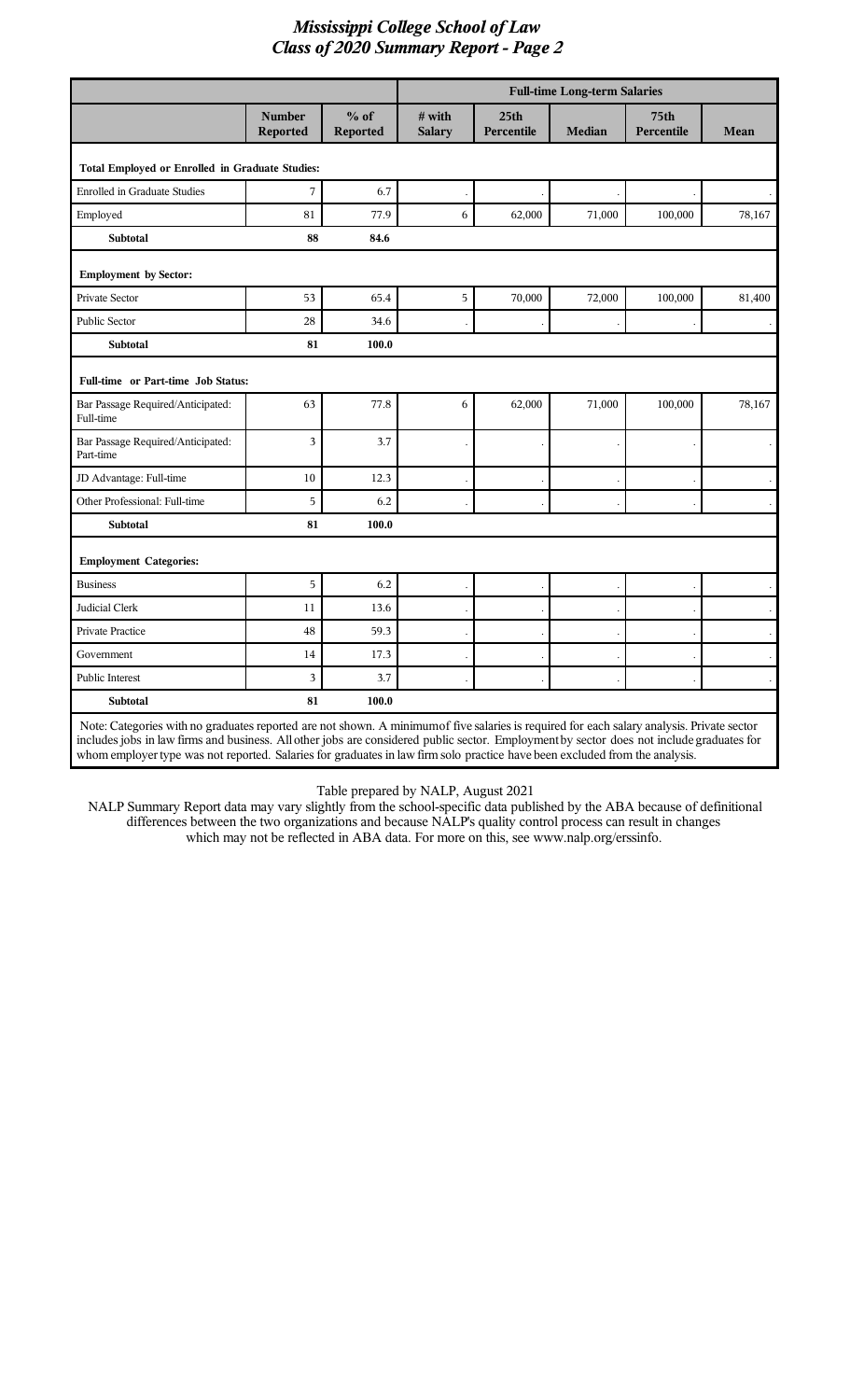|                                                                                                                                                                                                                       |                                  |                           | <b>Full-time Long-term Salaries</b> |                                |               |                                |                      |
|-----------------------------------------------------------------------------------------------------------------------------------------------------------------------------------------------------------------------|----------------------------------|---------------------------|-------------------------------------|--------------------------------|---------------|--------------------------------|----------------------|
|                                                                                                                                                                                                                       | <b>Number</b><br><b>Reported</b> | $%$ of<br><b>Reported</b> | # with<br><b>Salary</b>             | 25 <sub>th</sub><br>Percentile | <b>Median</b> | 75 <sub>th</sub><br>Percentile | <b>Mean</b>          |
| <b>Business Jobs:</b>                                                                                                                                                                                                 |                                  |                           |                                     |                                |               |                                |                      |
| Bar Passage Required/Anticipated                                                                                                                                                                                      | $\mathbf{1}$                     | 20.0                      |                                     |                                |               |                                |                      |
| JD Advantage                                                                                                                                                                                                          | $\overline{2}$                   | 40.0                      |                                     |                                |               |                                |                      |
| Other Professional                                                                                                                                                                                                    | $\overline{c}$                   | 40.0                      |                                     |                                |               |                                |                      |
| Subtotal                                                                                                                                                                                                              | 5                                | 100.0                     |                                     |                                |               |                                |                      |
| <b>Private Practice Jobs:</b>                                                                                                                                                                                         |                                  |                           |                                     |                                |               |                                |                      |
| Bar Passage Required/Anticipated                                                                                                                                                                                      | 45                               | 93.8                      |                                     |                                |               |                                | $\cdot$              |
| JD Advantage                                                                                                                                                                                                          | $\overline{2}$                   | 4.2                       |                                     |                                |               |                                | $\ddot{\phantom{a}}$ |
| Other Professional                                                                                                                                                                                                    | $\mathbf{1}$                     | 2.1                       |                                     |                                |               |                                |                      |
| Subtotal                                                                                                                                                                                                              | 48                               | 100.0                     |                                     |                                |               |                                |                      |
| Government Jobs:                                                                                                                                                                                                      |                                  |                           |                                     |                                |               |                                |                      |
| Bar Passage Required/Anticipated                                                                                                                                                                                      | $\,8\,$                          | 57.1                      |                                     |                                |               |                                |                      |
| JD Advantage                                                                                                                                                                                                          | 5                                | 35.7                      |                                     |                                |               |                                |                      |
| Other Professional                                                                                                                                                                                                    | $\mathbf{1}$                     | 7.1                       |                                     |                                |               |                                | $\bullet$            |
| <b>Subtotal</b>                                                                                                                                                                                                       | 14                               | 100.0                     |                                     |                                |               |                                |                      |
| Judicial Clerkships:                                                                                                                                                                                                  |                                  |                           |                                     |                                |               |                                |                      |
| Federal                                                                                                                                                                                                               | $\overline{c}$                   | 18.2                      |                                     |                                |               |                                | $\cdot$              |
| <b>State</b>                                                                                                                                                                                                          | $\overline{4}$                   | 36.4                      |                                     |                                |               |                                |                      |
| Local                                                                                                                                                                                                                 | 5                                | 45.5                      |                                     |                                |               |                                |                      |
| <b>Subtotal</b>                                                                                                                                                                                                       | 11                               | 100.0                     |                                     |                                |               |                                |                      |
| Note: Categories with no graduates reported are not shown. A minimum of five salaries is required for each salary analysis.<br>Salaries for graduates in law firm solo practice have been excluded from the analysis. |                                  |                           |                                     |                                |               |                                |                      |

Table prepared by NALP, August 2021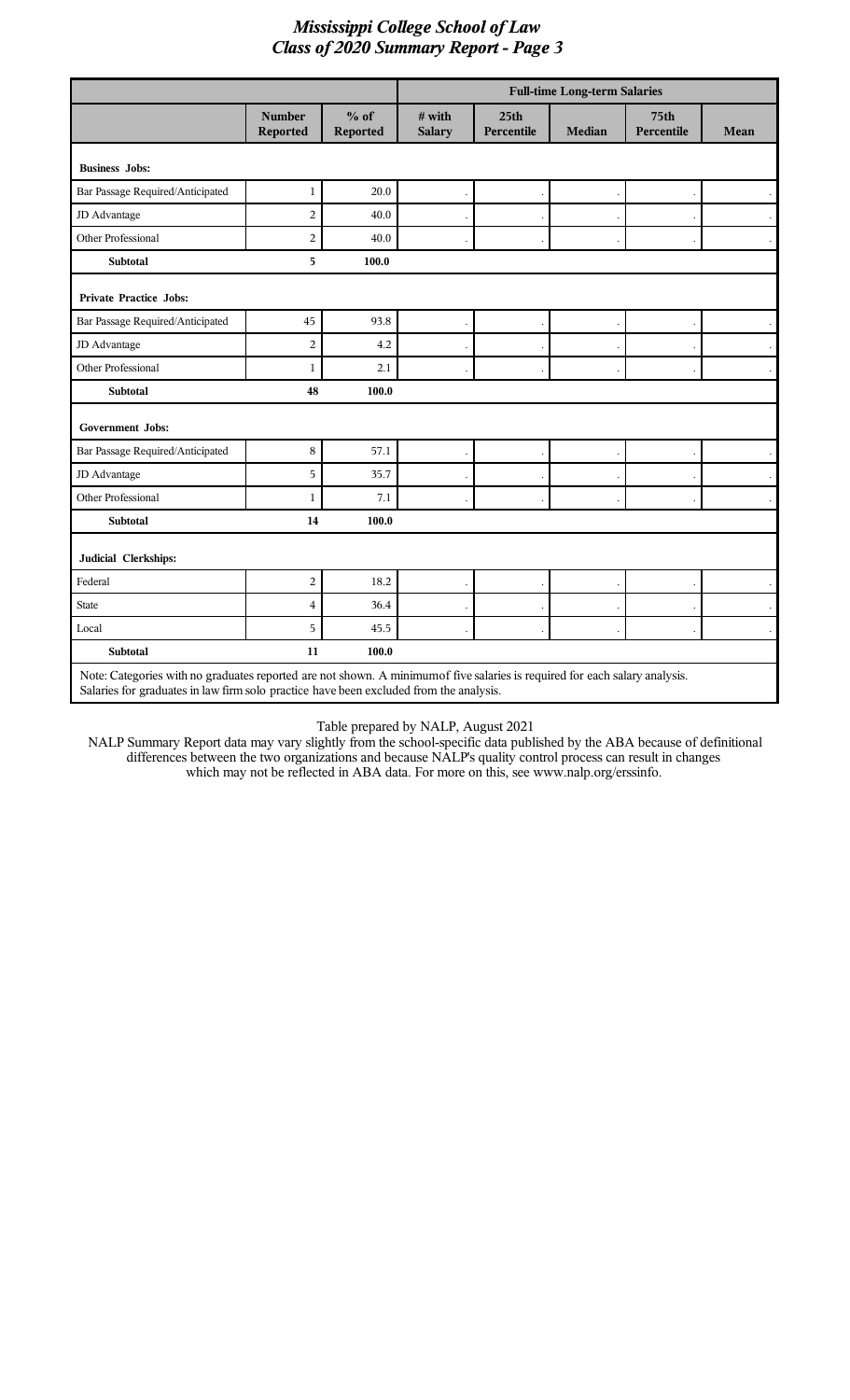|                                                                                                                                                                                                                       |                                  |                    | <b>Full-time Long-term Salaries</b> |                                |               |                                |           |
|-----------------------------------------------------------------------------------------------------------------------------------------------------------------------------------------------------------------------|----------------------------------|--------------------|-------------------------------------|--------------------------------|---------------|--------------------------------|-----------|
|                                                                                                                                                                                                                       | <b>Number</b><br><b>Reported</b> | $%$ of<br>Reported | $#$ with<br><b>Salary</b>           | 25 <sub>th</sub><br>Percentile | <b>Median</b> | 75 <sub>th</sub><br>Percentile | Mean      |
| <b>Public Interest Jobs:</b>                                                                                                                                                                                          |                                  |                    |                                     |                                |               |                                |           |
| Bar Passage Required/Anticipated                                                                                                                                                                                      | 1                                | 33.3               |                                     |                                |               |                                |           |
| JD Advantage                                                                                                                                                                                                          | $\mathbf{1}$                     | 33.3               |                                     |                                |               |                                |           |
| <b>Other Professional</b>                                                                                                                                                                                             | $\mathbf{1}$                     | 33.3               |                                     |                                |               |                                |           |
| <b>Subtotal</b>                                                                                                                                                                                                       | 3                                | 100.0              |                                     |                                |               |                                |           |
| Size of Law Firm (by # of Attorneys):                                                                                                                                                                                 |                                  |                    |                                     |                                |               |                                |           |
| $1 - 10$                                                                                                                                                                                                              | 26                               | 54.2               |                                     |                                |               |                                | $\cdot$   |
| 11-25                                                                                                                                                                                                                 | 3                                | 6.3                |                                     |                                |               |                                | $\lambda$ |
| 26-50                                                                                                                                                                                                                 | 3                                | 6.3                |                                     |                                |               |                                | $\bullet$ |
| 51-100                                                                                                                                                                                                                | $\overline{c}$                   | 4.2                |                                     |                                |               |                                |           |
| <b>Unknown Size</b>                                                                                                                                                                                                   | 11                               | 22.9               |                                     |                                |               |                                |           |
| Solo practitioner                                                                                                                                                                                                     | 3                                | 6.3                |                                     |                                |               |                                |           |
| <b>Subtotal</b>                                                                                                                                                                                                       | 48                               | 100.0              |                                     |                                |               |                                |           |
| Type of Law Firm Job:                                                                                                                                                                                                 |                                  |                    |                                     |                                |               |                                |           |
| Associate/Entry-level Attorney                                                                                                                                                                                        | 44                               | 93.6               |                                     |                                |               |                                |           |
| Law Clerk                                                                                                                                                                                                             | 1                                | 2.1                |                                     |                                |               |                                |           |
| Paralegal                                                                                                                                                                                                             | $\overline{2}$                   | 4.3                |                                     |                                |               |                                |           |
| <b>Subtotal</b>                                                                                                                                                                                                       | 47                               | 100.0              |                                     |                                |               |                                |           |
| Note: Categories with no graduates reported are not shown. A minimum of five salaries is required for each salary analysis.<br>Salaries for graduates in law firm solo practice have been excluded from the analysis. |                                  |                    |                                     |                                |               |                                |           |

Table prepared by NALP, August 2021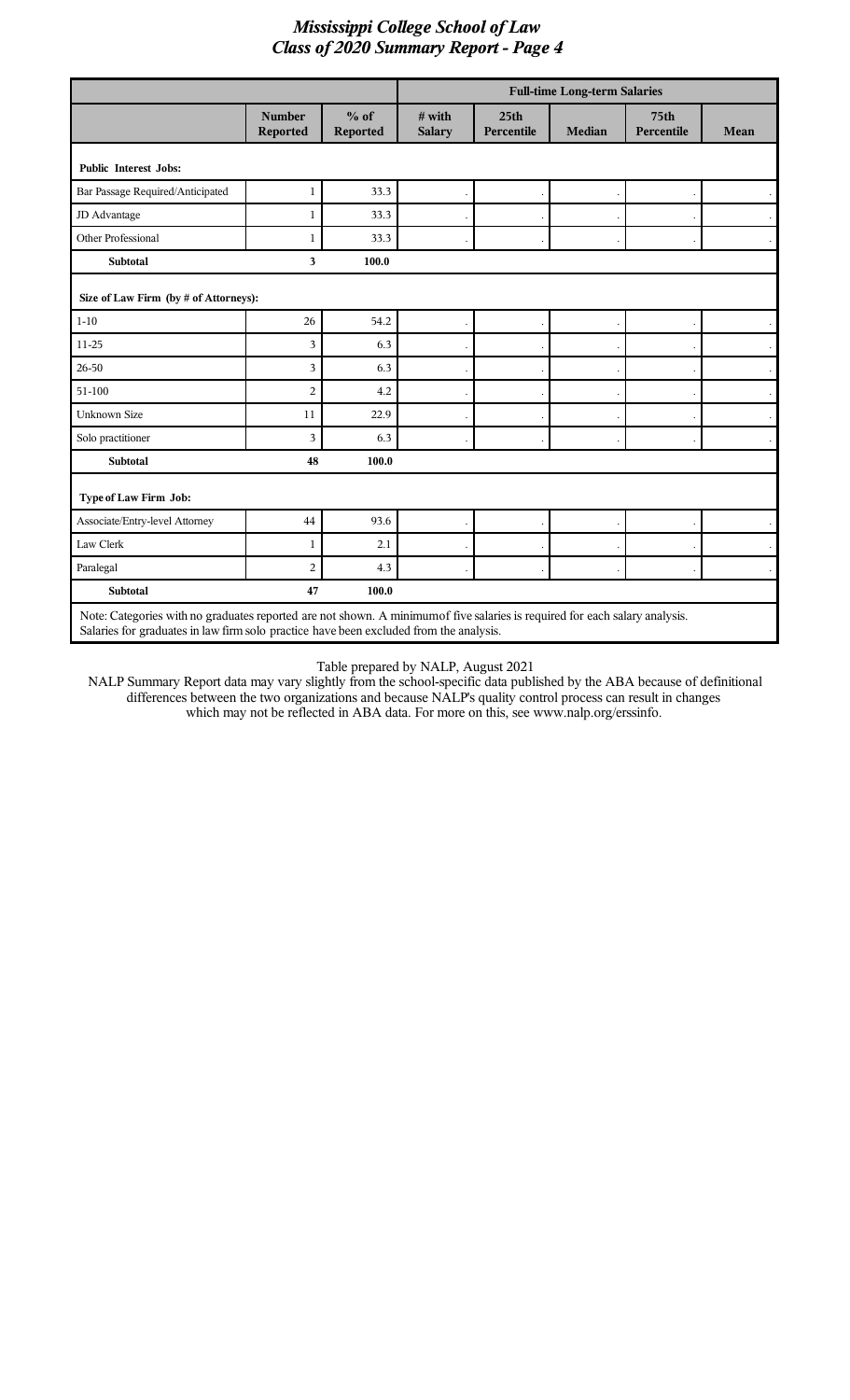|                                               |                           |                    | <b>Full-time Long-term Salaries</b> |                                |               |                                |                      |
|-----------------------------------------------|---------------------------|--------------------|-------------------------------------|--------------------------------|---------------|--------------------------------|----------------------|
|                                               | <b>Number</b><br>Reported | $%$ of<br>Reported | $#$ with<br><b>Salary</b>           | 25 <sub>th</sub><br>Percentile | <b>Median</b> | 75 <sub>th</sub><br>Percentile | Mean                 |
| <b>Jobs Taken by Region:</b>                  |                           |                    |                                     |                                |               |                                |                      |
| Mid-Atlantic                                  | 1                         | 1.3                |                                     |                                |               |                                |                      |
| E North Central                               | $\overline{2}$            | 2.5                |                                     |                                |               |                                |                      |
| W North Central                               | 1                         | 1.3                |                                     |                                |               |                                | $\ddot{\phantom{0}}$ |
| South Atlantic                                | 3                         | 3.8                |                                     |                                |               |                                |                      |
| E South Central                               | 57                        | 72.2               | 5                                   | 70,000                         | 72,000        | 100,000                        | 81,400               |
| W South Central                               | 11                        | 13.9               |                                     |                                |               |                                |                      |
| Mountain                                      | $\mathbf{1}$              | 1.3                |                                     |                                |               |                                |                      |
| Pacific                                       | $\overline{3}$            | 3.8                |                                     |                                |               |                                |                      |
| <b>Subtotal</b>                               | 79                        | 100.0              |                                     |                                |               |                                |                      |
| <b>Location of Jobs:</b>                      |                           |                    |                                     |                                |               |                                |                      |
| In-State                                      | 50                        | 63.3               | 5                                   | 70,000                         | 72,000        | 100,000                        | 81,400               |
| Out of State                                  | 29                        | 36.7               |                                     |                                |               |                                |                      |
| Subtotal                                      | 79                        | 100.0              |                                     |                                |               |                                |                      |
| # States and Territories with Employed Grads: |                           |                    |                                     |                                |               |                                |                      |
|                                               | 14                        |                    |                                     |                                |               |                                |                      |
| Total #                                       | 14                        |                    |                                     |                                |               |                                |                      |

Table prepared by NALP, August 2021 NALP Summary Report data may vary slightly from the school-specific data published by the ABA because of definitional differences between the two organizations and because NALP's quality control process can result in changes

which may not be reflected in ABA data. For more on this, see www.nalp.org/erssinfo.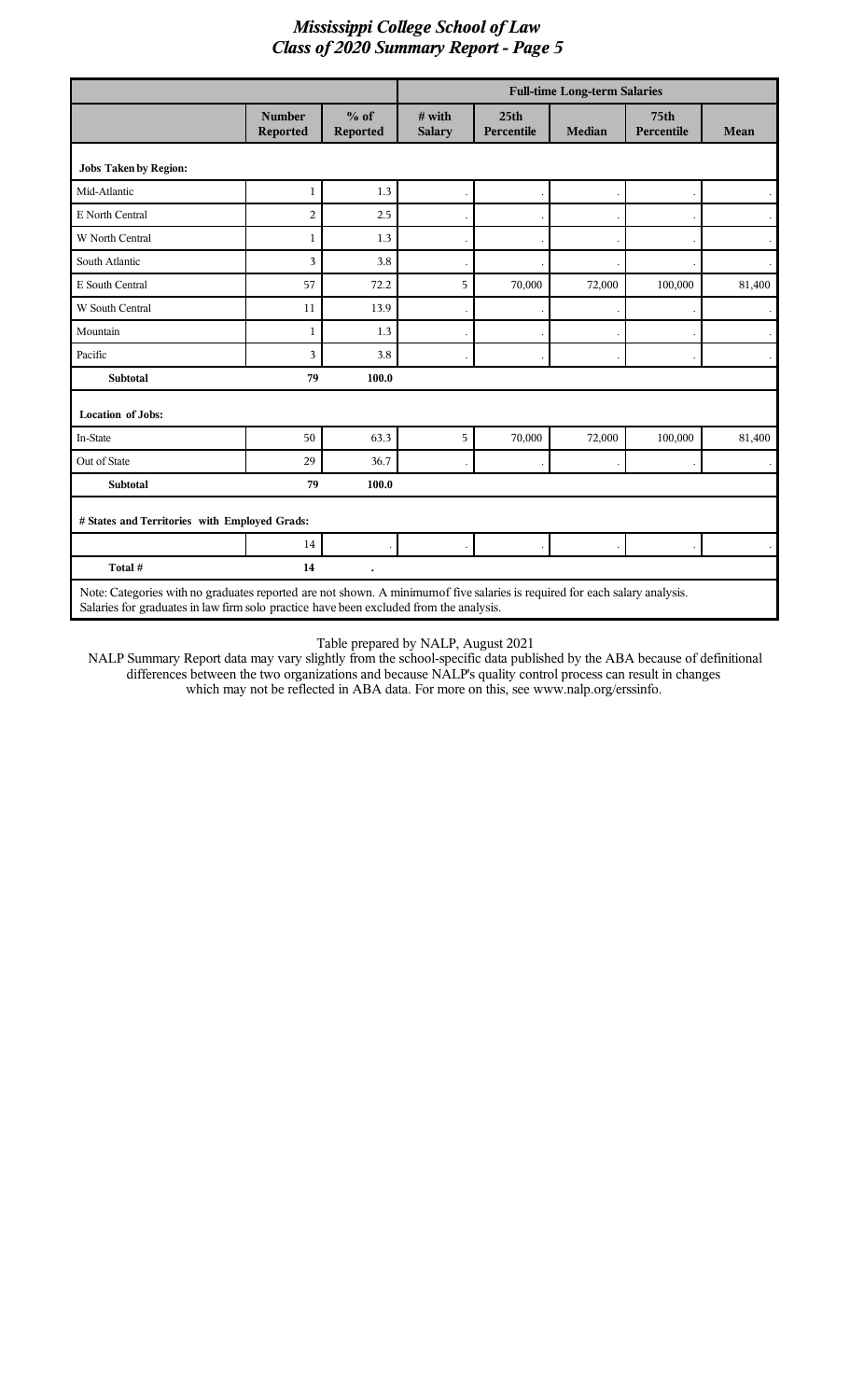|                                                                                                                                                                                                            | <b>Number</b><br><b>Reported</b> | $%$ of<br><b>Reported</b> |  |  |  |
|------------------------------------------------------------------------------------------------------------------------------------------------------------------------------------------------------------|----------------------------------|---------------------------|--|--|--|
| Source of Job:                                                                                                                                                                                             |                                  |                           |  |  |  |
| OCI                                                                                                                                                                                                        | 1                                | 16.7                      |  |  |  |
| Referral                                                                                                                                                                                                   | $\mathfrak{D}$                   | 33.3                      |  |  |  |
| Started own practice or business                                                                                                                                                                           | 3                                | 50.0                      |  |  |  |
| <b>Subtotal</b>                                                                                                                                                                                            | 6                                | 100.0                     |  |  |  |
| Timing of Job Offer:                                                                                                                                                                                       |                                  |                           |  |  |  |
| Before graduation                                                                                                                                                                                          | 4                                | 80.0                      |  |  |  |
| After graduation                                                                                                                                                                                           | 1                                | 20.0                      |  |  |  |
| <b>Subtotal</b>                                                                                                                                                                                            | 5                                | 100.0                     |  |  |  |
| <b>Search Status of Employed Grads:</b>                                                                                                                                                                    |                                  |                           |  |  |  |
| Not seeking a different job                                                                                                                                                                                | 11                               | 100.0                     |  |  |  |
| <b>Subtotal</b>                                                                                                                                                                                            | 11                               | 100.0                     |  |  |  |
| Note: Figures are based on jobs for which the item was<br>reported, and thus may not add to the total number of jobs.<br>Timing of job offer figures exclude any graduates starting their<br>own practice. |                                  |                           |  |  |  |

Table prepared by NALP, August 2021